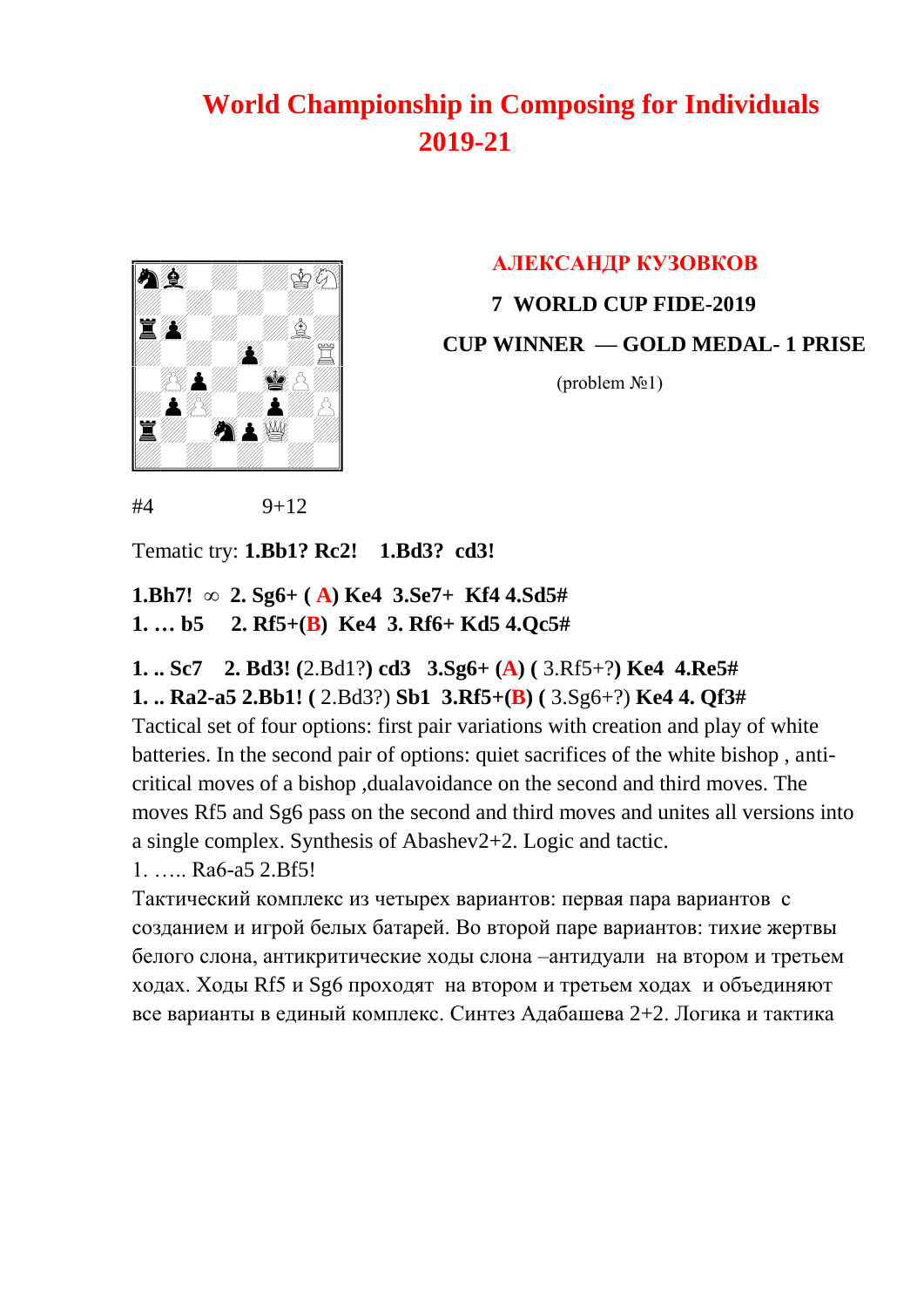

#4 12+11

# **AЛЕКСАНДР КУЗОВКОВ 8 WORLD CUP FIDE-2020 CUP WINNER — GOLD MEDAL- 1 PRISE**

 $$ 

**1.Qc4! ∞ 2. Qxd3+ Kxd3 3. Bc2+ Kc4 4.Be4# 1. … Qh1 2. Qxd4+ Kxd4 3. Rc4+ Kxd5 4.Rxb4# 1.….Ba6 2. Sc3+! (**2.Sf6+?) **bxc3 3.Qxe6+ Re5 4.Bd5# 1.… Rxf4 2. Sf6+! (**2.Sc3+?) **Qxf6 3.Qc6+ Kd5 4.Rc5#**

Four-variant tactical complex with Adabashev synthesis 2+2. In the first two variants – the Queen's sacrifices, formation and play of white batteries. Battery mats. In the second pair of options - the freeing victims the Knights with dual avoidance and the Bristol theme.

Четырехвариантный тактический комплекс с синтезом Адабашева 2+2. В первых двух вариантах – жертвы ферзя, формирование и игра белых батарей и батарейные маты . Во второй паре вариантов - освобождающие жертвы коня с антидуалями и бристольская тема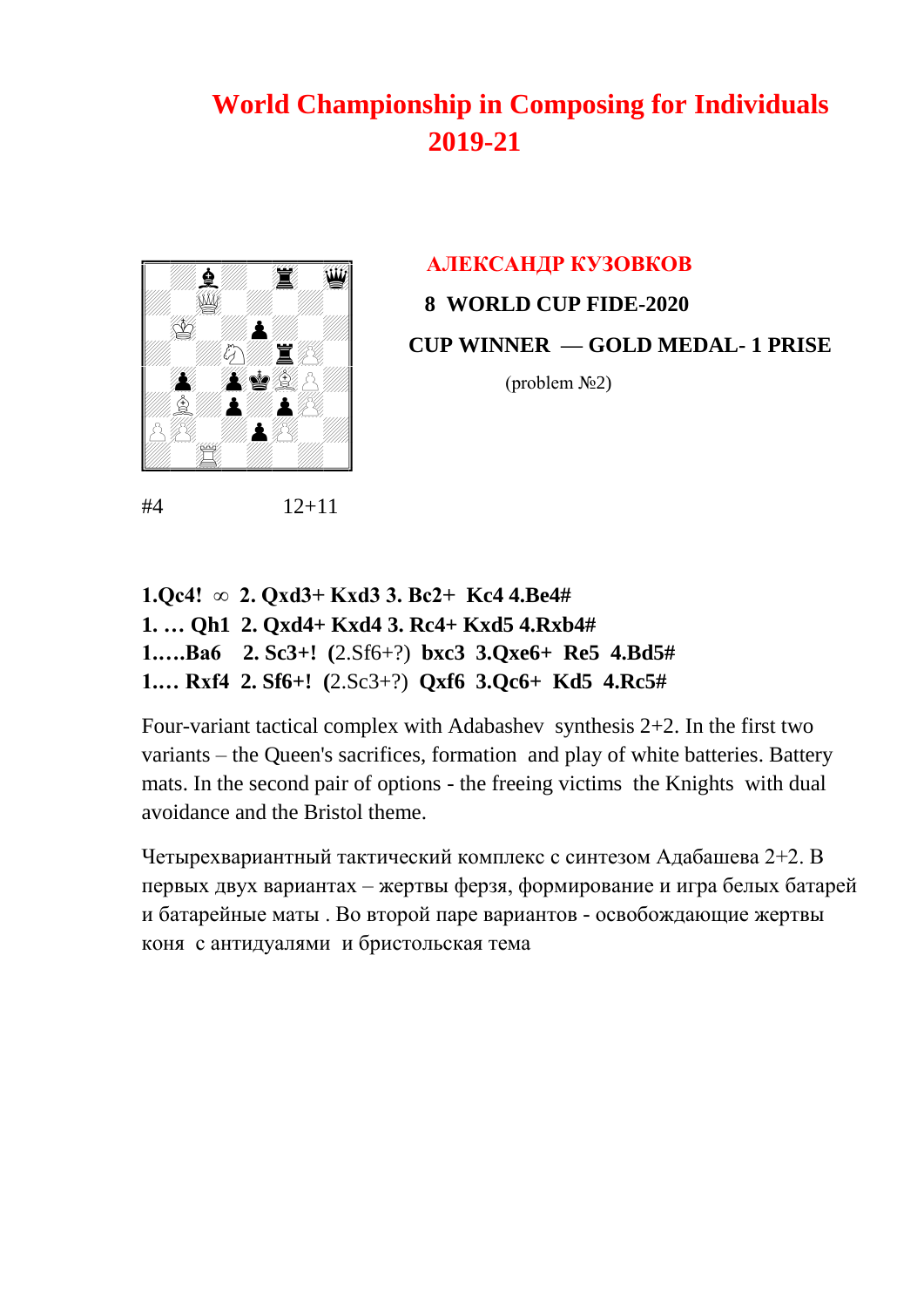

### **AЛЕКСАНДР КУЗОВКОВ**

 **9 WORLD CUP FIDE-2021**

 **SILBER MEDAL- 2 PRISE** 

(problem №3)

 $#4$  12+10

Thematic attempts: $1.Sf4?(\mathbf{A}) \sim 2.Bf6\#(\mathbf{B})$  but  $1...Sxd5!(\mathbf{a})$  $1. Sf6? (C) \sim 2. Rxe4#(D)$  but  $1...c6xd5!(b)$ **1.a3! ~ 2.Bf6+(B) Kxd5 3.Sf4+ (A) Kc5 4.Sxe4# 1…Be3 2.Rxe4+(D) Kxd5 3. Sf6+(C) Kc5 4.b4# 1…Sbc8 2.Sf6 ! (C) ~ 3.Rxe4# (D) 2…c6xd5(b) 3.Sxd7+Bxd7 4.Bf6#(B) 1…Bxa4 2.Sf4 ! (A) ~ 3.Bf6# (B) 2…Sxd5(a) 3.Sxd3+ e4xd3 4.Re4#(D)**  A four-variant logical-tactical complex with Adabashev synthesis 2+2. The first pair of variations with a change in the functions of moves in relation to attempts and the second pair of variations, as well as with a change of mates to move 3 ... Kc5. The second pair of variations with blocking the d5-square, freeing knight sacrifices and thematic mates. Synthesis of logic, tactics and themes of changing the functions of moves. You can also see here the cycle of white moves BA-AD-DC-CB.

Четырехвариантный логико-тактический комплекс с синтезом Адабашева 2+2. Первая пара вариантов с изменением функций ходов по отношению к попыткам и второй паре вариантов, а также переменой матов на ход 3... Кс5. Вторая пара вариаций с блокированием поля d5, освобождающими жертвами коня и тематическими матами. Синтез логики, тактики и переменой функций ходов. Вы также можете увидеть здесь цикл белых ходов BA-AD-DC-CB.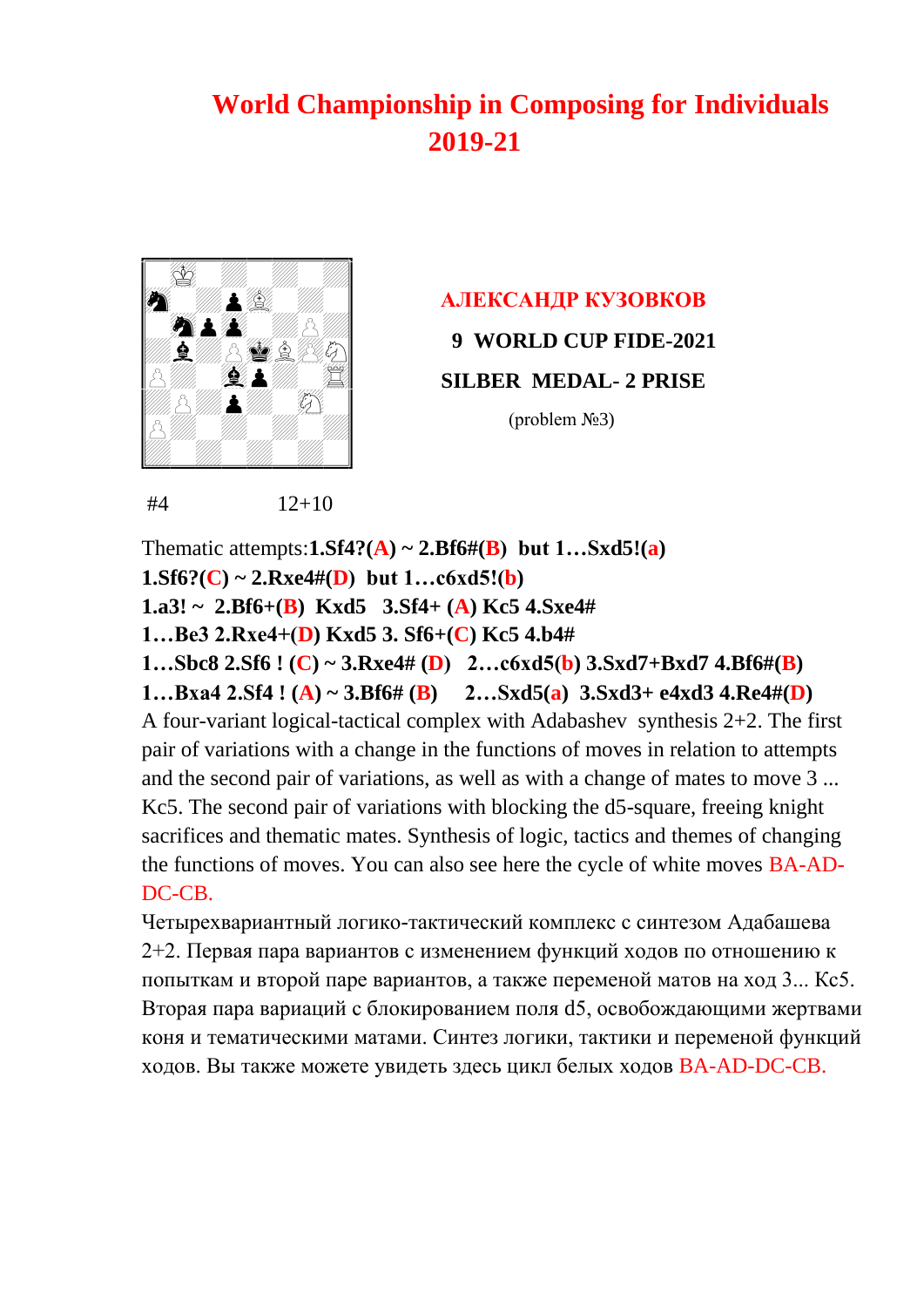

#### **AЛЕКСАНДР КУЗОВКОВ**

### **ЮБИЛЕЙНЫЙ КОНКУРС М.МАРАНДЮК-70**

#### **2019 1 ПРИЗ**

 $(**problem**  $\mathcal{N} \leq 4$ )$ 

#4 11+11

**1.Rg5! ∞-(Qg4) 2. Qg6+ Bf5 3.Sg3+ Qg3 4.Qf5# 3. ….gf 4.Rg4#**

**1. .. Rd6 2. Sc3+ Kf3 3. Sa4+ Ke4 4.Sc5#** 

**1. .. Bd6 2. Bd3+ Kf3 3. Bc4+ Ke4 4.Bd5#** 

**1. …Be6 2. d3+ Kf3 3. d4+ Ke4 4.Re5#** 

**1. …Re6 2. Re3+ fe 3. Bd3+ Kf3 4.Rf5#**

A four - variant tactical complex . "Big Organ"-two Grimshows on adjacent fields and the formation and playing of three white batteries in one line. In the fourth variant, the thematic rook is sacrificed and passes the checkmate with the king retreating to the thematic field f3.

Четырехвариантный тактический комплекс . « Большой орган»-два Гримшоу на соседних полях и образование и игра трех белых батарей по одной линии. В четвертом варианте тематическая ладья жертвуется и проходит мат с отступлением короля на тематическое поле f3.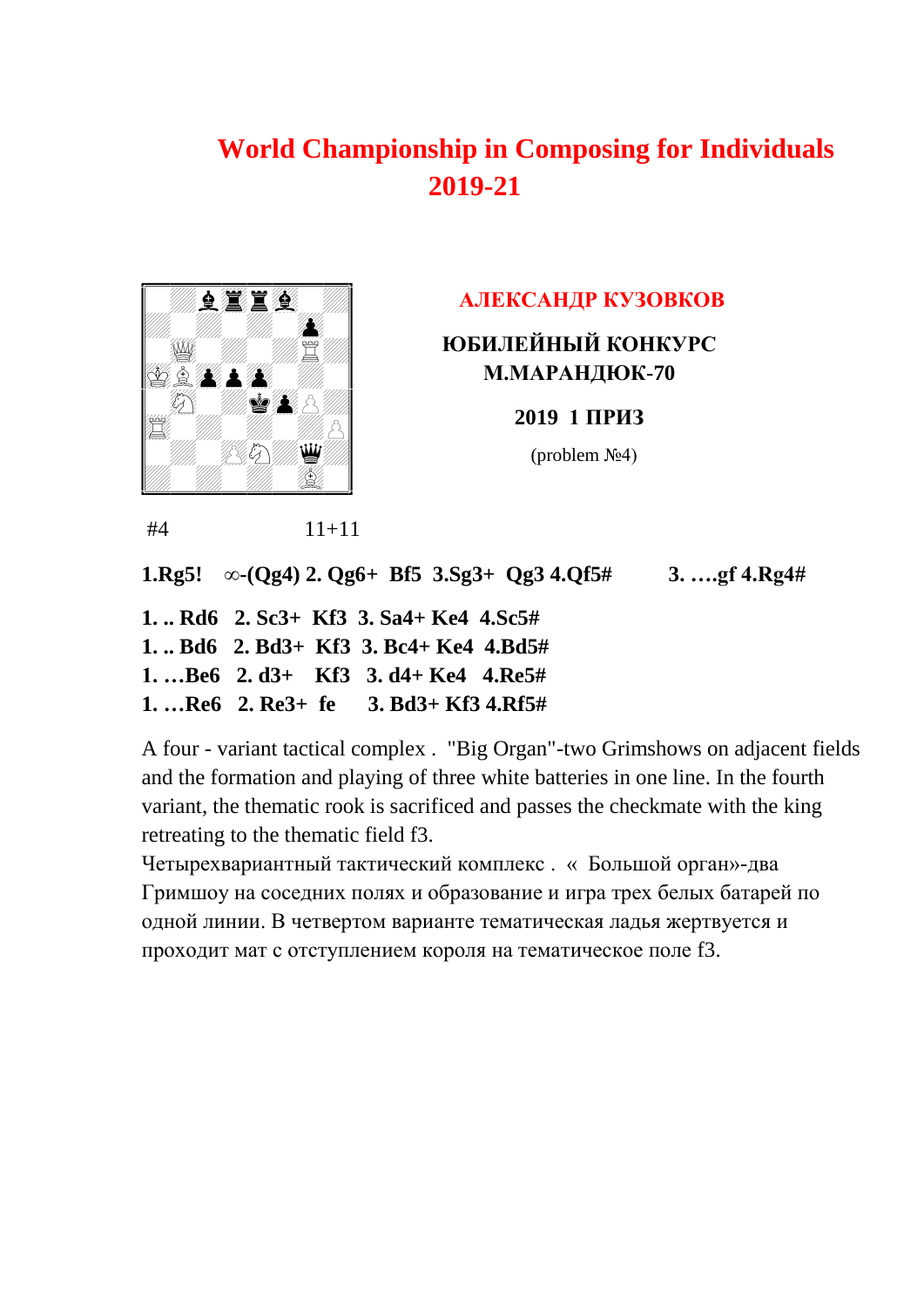

**AЛЕКСАНДР КУЗОВКОВ** 

 **« ПОБЕДА -75» 2020** 

 **1-3 приз**

(problem№5)

 $#5$  11+14 **1.Sg7! ∞ 2. Re6+ Kc4 3. Re4+ Kd5 4.Rf4+ Kpe5 5.Rf5# 1…. d2 2. Rb4+ Ke5 3. Re4+ Kd5 4.Re3+ Kc4 5.Rc3# 1…. Se7 2. Rf4+ Ke5 3. Re4+ Kd5 4.Rh4+ Ke5 5.Bg3# 1…. Re7 2. Re3+ Kc4 3. Re4+ Kd5 4.Rb4+ Kpe5 5.Bd4#**

A four-variant tactical complex with consecutive battery play twice in each of the variants and a "pendulum" of the white rook. In the thematic threat and its paired variant 1...d2, the white rook prepares the checkmate field for itself by cleaning out the black pawns controlling the mat fields. In the second pair of variants, the rook opens the checkmate lines twice with a white bishop. These two options are also combined by the play of two black pieces on the e7 field. Synthesis of Adabashev 2+2.Checkmate is changed three times for move 1... Кe5.

Четырехвариантный тактический комплекс с последовательной игрой батареи дважды в каждом из вариантов и «маятником» белой ладьи. В тематической угрозе и парном к ней варианте 1…d2 белая ладья сама подготавливает себе поля для мата ,вычищая черные пешки ,контролирующие матовые поля. Во второй паре вариантов ладья дважды вскрывает линии для мата белым слоном. Эти два варианта объединены также игрой двух черных фигур на поле е7. Синтез Адабашева 2+2.Трижды меняется мат на ход 1…Кре5.